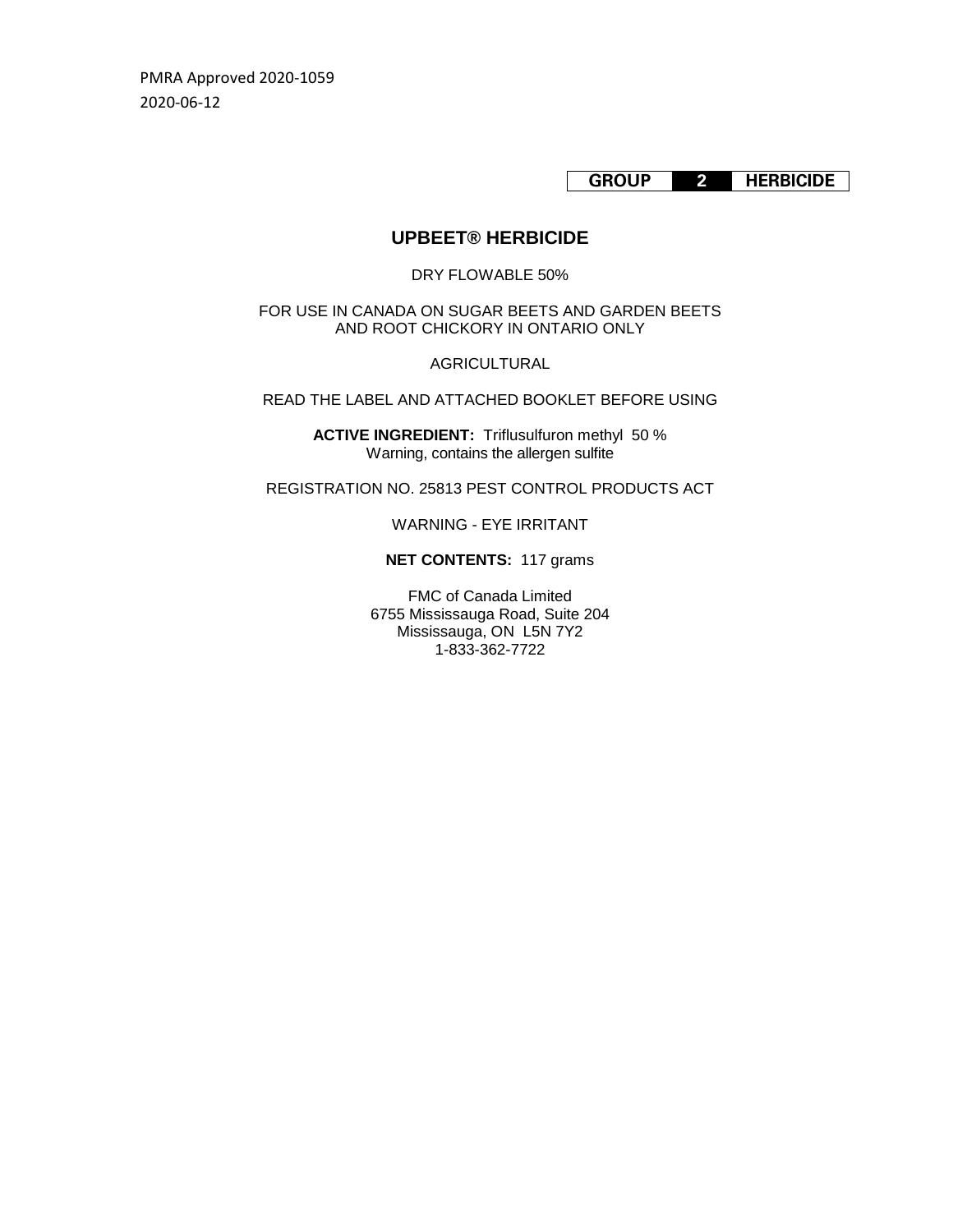### **PRECAUTIONS**:

- ♦ **KEEP OUT OF REACH OF CHILDREN**.
- ♦ Avoid contact with skin, eyes and clothing.
- ♦ DO NOT enter or allow worker entry into treated areas during the restricted entry interval (REI) of 12 hours

## **ENVIRONMENTAL HAZARDS**

**Toxic to aquatic organisms and non-target terrestrial plants. Observe buffer zones specified under DIRECTIONS FOR USE.**

**To reduce runoff from treated areas into aquatic habitats avoid application to areas with a moderate to steep slope, compacted soil, or clay.**

**Avoid application when heavy rain is forecast.**

**Contamination of aquatic areas as a result of runoff may be reduced by including a vegetative strip between the treated area and the edge of the water body.**

## **FIRST AID:**

#### **IF IN EYES:**

Hold eye open and rinse slowly and gently with water for 15-20 minutes. Remove contact lenses, if present, after the first 5 minutes, then continue rinsing eye. Call a poison control center or doctor for treatment advice.

### **IF ON SKIN OR CLOTHING:**

Take off contaminated clothing. Rinse skin immediately with plenty of water for 15-20 minutes. Call a poison control center or doctor for treatment advice.

#### **IF INHALED:**

Move person to fresh air. If person is not breathing, call 911 or an ambulance, then give artificial respiration, preferably by mouth to mouth, if possible. Call a poison control center or doctor for further treatment advice.

### **IF SWALLOWED:**

Call a poison control center or doctor immediately for treatment advice. Have person sip a glass of water if able to swallow. Do not induce vomiting unless told to do so by a poison control center or doctor. Do not give anything by mouth to an unconscious person.

Take container, label or product name and Pest Control Product Registration Number with you when seeking medical attention.

For medical emergencies call **1-800-331-3148** (24 hours).

### **TOXICOLOGICAL INFORMATION:**

Treat symptomatically.

#### **STORAGE:**

To prevent contamination store this product away from food or feed **DISPOSAL:**

1. Triple or pressure-rinse the emptied container. Add the rinsings to the spray mixture in the tank.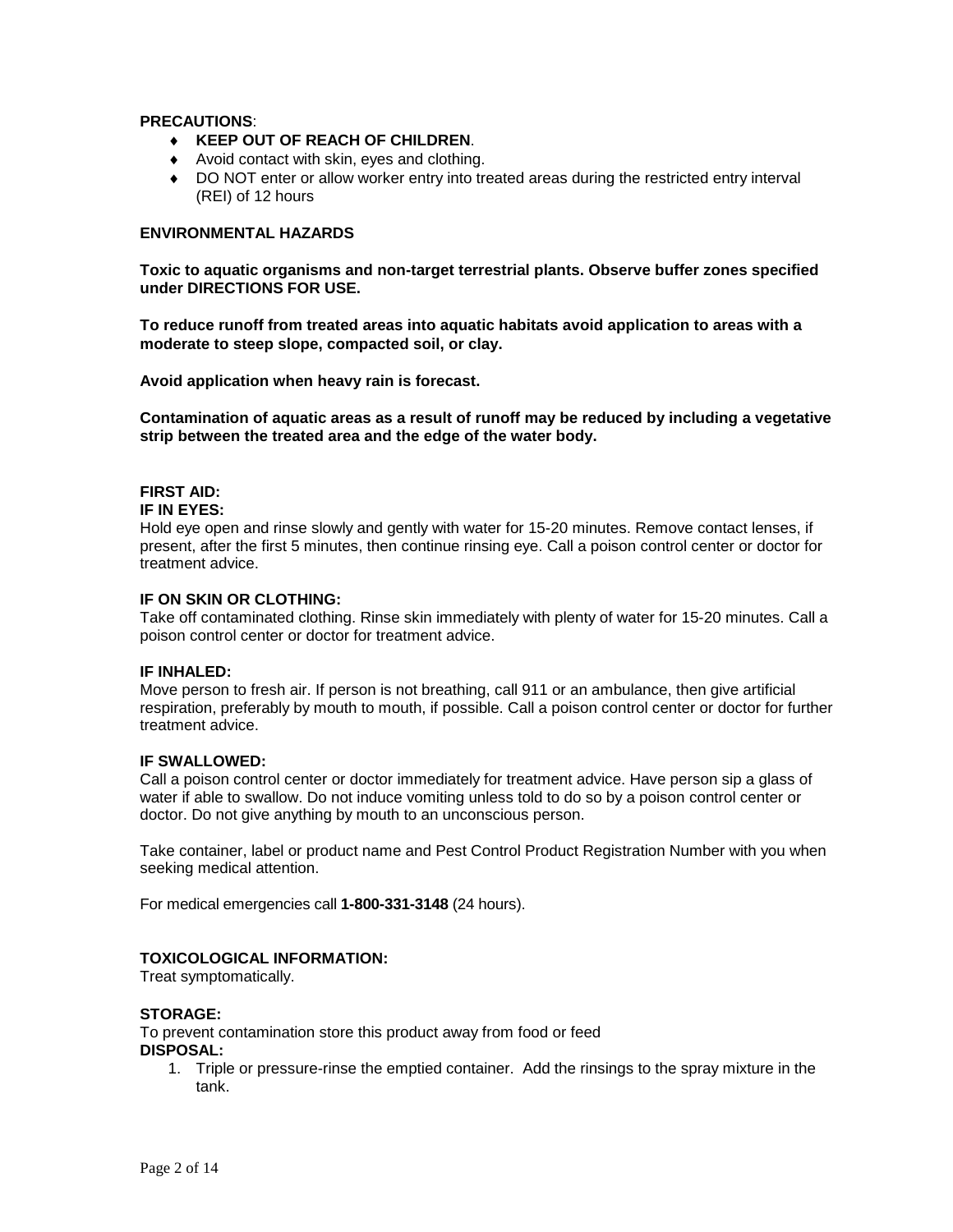- 2. Follow provincial instructions for any required additional cleaning of the container prior to its disposal.
- 3. Make the empty container unsuitable for further use.
- 4. Dispose of the container in accordance with provincial requirements.
- 5. For further information on the disposal of unused, unwanted product, contact the manufacturer or the provincial regulatory agency. Contact the manufacturer and the provincial regulatory agency in case of a spill and for clean-up of spills.

## **NOTICE TO USER:**

This pest control product is to be used only in accordance with the directions on the label. It is an offence under the Pest Control Products Act to use this product in a way that is inconsistent with the directions on the label.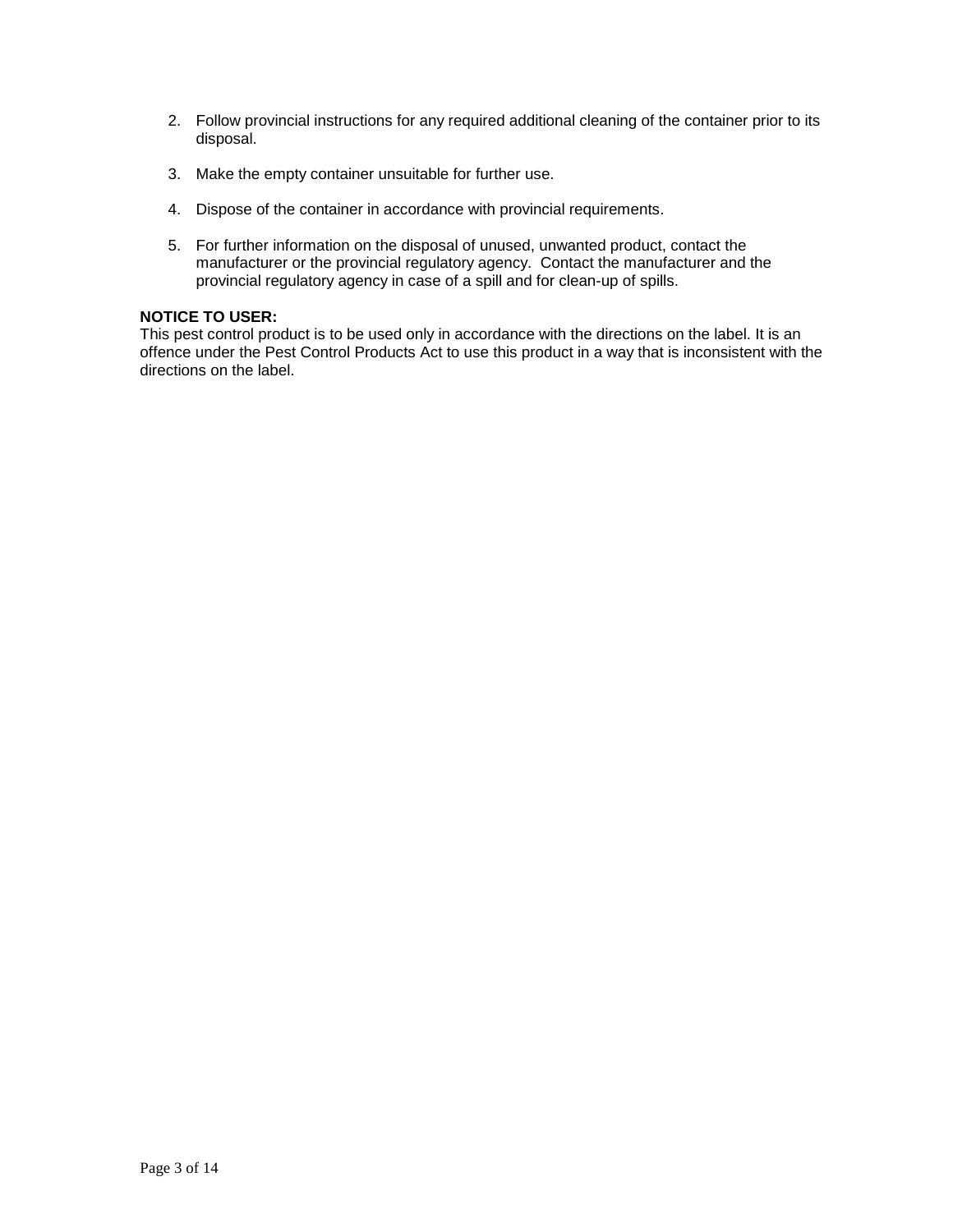*<<DFU Booklet>>*

**GROUP 2 HERBICIDE**

# **UPBEET® HERBICIDE**

DRY FLOWABLE 50%

REGISTRATION NO. 25813 PEST CONTROL PRODUCTS ACT

FOR USE IN CANADA ON SUGAR BEETS AND GARDEN BEETS AND ON ROOT CHICORY IN ONTARIO ONLY

AGRICULTURAL

READ THE LABEL AND ATTACHED BOOKLET BEFORE USING

**ACTIVE INGREDIENT:** Triflusulfuron methyl 50 % Warning, contains the allergen sulfite

WARNING - EYE IRRITANT

### **NET CONTENTS:** 117 grams

FMC of Canada Limited 6755 Mississauga Road, Suite 204 Mississauga, ON L5N 7Y2 1-833-362-7722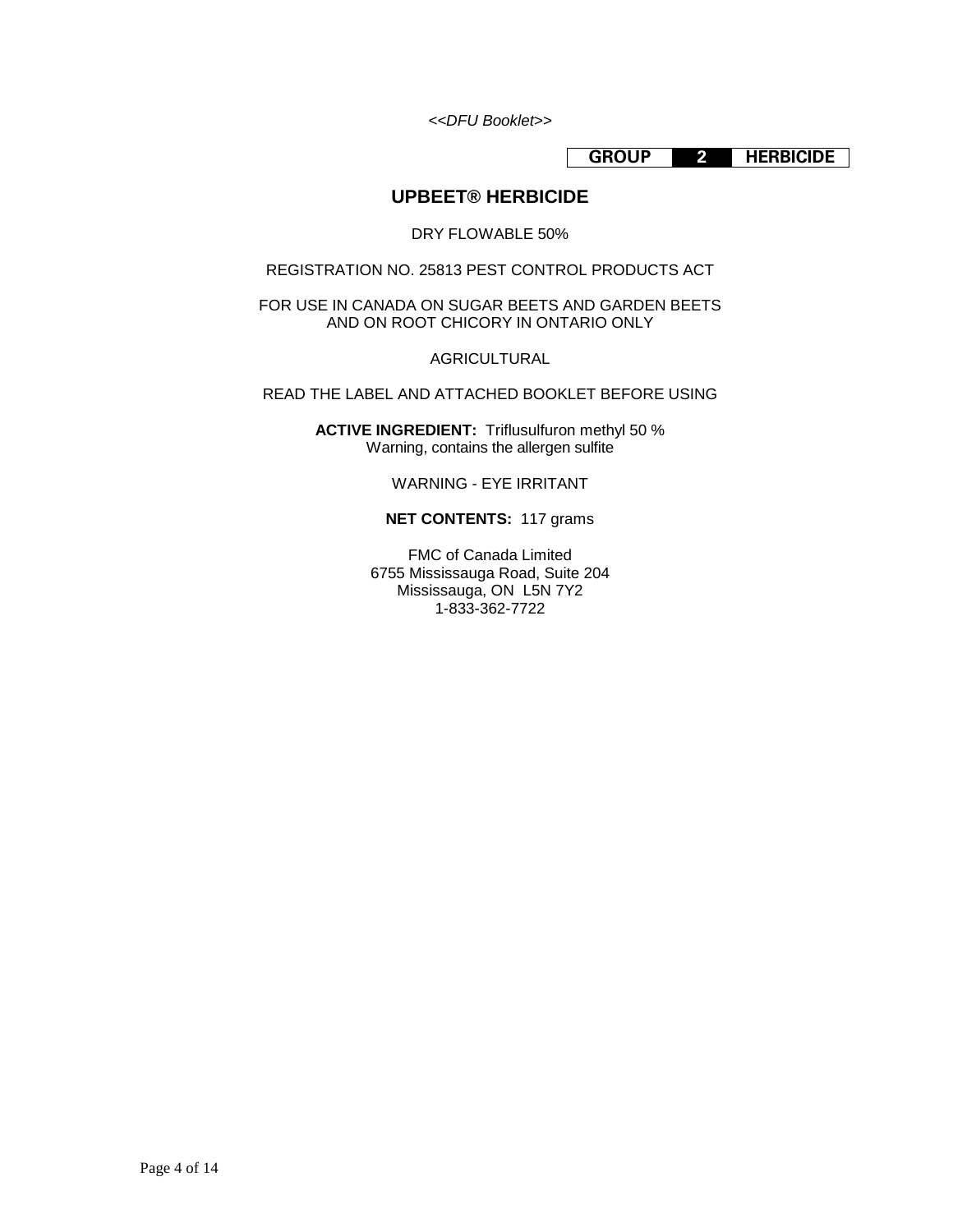## **PRECAUTIONS:**

- ♦ **KEEP OUT OF REACH OF CHILDREN**.
- ♦ Avoid breathing spray mist.
- ♦ Avoid contact with skin, eyes and clothing.
- ♦ Do not contaminate any body of water.
- ♦ DO NOT enter or allow worker entry into treated areas during restricted entry interval (REI) of 12 hours

# **ENVIRONMENTAL HAZARDS**

**Toxic to aquatic organisms and non-target terrestrial plants. Observe buffer zones specified under DIRECTIONS FOR USE.**

**To reduce runoff from treated areas into aquatic habitats avoid application to areas with a moderate to steep slope, compacted soil, or clay.**

**Avoid application when heavy rain is forecast.**

**Contamination of aquatic areas as a result of runoff may be reduced by including a vegetative strip between the treated area and the edge of the water body.**

## **FIRST AID:**

#### **IF IN EYES:**

Hold eye open and rinse slowly and gently with water for 15-20 minutes. Remove contact lenses, if present, after the first 5 minutes, then continue rinsing eye. Call a poison control center or doctor for treatment advice.

### **IF ON SKIN OR CLOTHING:**

Take off contaminated clothing. Rinse skin immediately with plenty of water for 15-20 minutes. Call a poison control center or doctor for treatment advice.

### **IF INHALED:**

Move person to fresh air. If person is not breathing, call 911 or an ambulance, then give artificial respiration, preferably by mouth to mouth, if possible. Call a poison control center or doctor for further treatment advice.

### **IF SWALLOWED:**

Call a poison control center or doctor immediately for treatment advice. Have person sip a glass of water if able to swallow. Do not induce vomiting unless told to do so by a poison control center or doctor. Do not give anything by mouth to an unconscious person.

### **IMPORTANT**

UPBEET® Herbicide should only be used in accordance with the recommendations on this label. Injury to or loss of desirable trees or vegetation may result from failure to observe the following: Do not apply or drain or flush equipment on or near desirable trees or other plants, or on areas where their roots may extend, or in locations where the chemical may be washed or moved into contact with their roots. Do not use on lawns, walks, driveways, tennis courts, or similar areas. Prevent drift of spray to desirable plants. Do not contaminate any body of water, including irrigation water. Keep from contact with fertilizers, insecticides, fungicides and seeds.

APPLY UPBEET® HERBICIDE WITH A RECOMMENDED SURFACTANT.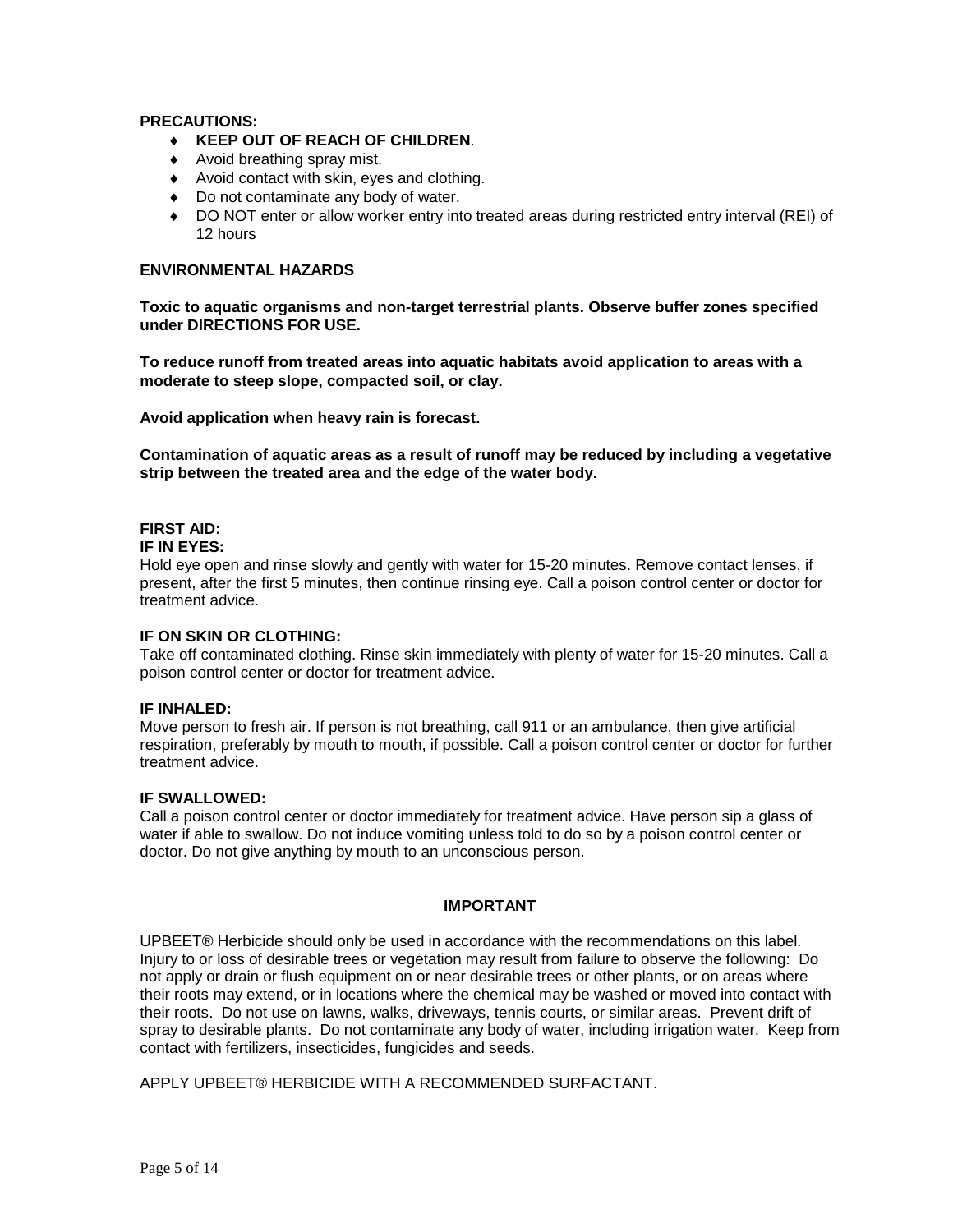## DO NOT APPLY BY AIR.

When mixing, loading or applying, wear a long-sleeved shirt, long pants, shoes and socks. In addition, wear chemical resistant gloves and face shield or safety glasses for mixing and loading.

Carefully observe sprayer cleanup instructions, as spray tank residue may damage crops other than sugar beets.

#### **GENERAL INFORMATION**

UPBEET® Herbicide is a dry flowable granular formulation to be mixed in water and applied postemergent to sugar beets for selective or partial control, of broadleaf and grass weeds. UPBEET® Herbicide is non-corrosive, non-flammable, non-volatile, and does not freeze.

## **ENVIRONMENTAL CONDITIONS AND BIOLOGICAL ACTIVITY**

- UPBEET® Herbicide rapidly stops the growth of susceptible weeds; weeds turn yellow usually 7- 21 days after postemergent application, followed by death of the growing plant.
- Warm, moist growing conditions before, during and immediately after application promote the activity of UPBEET® Herbicide, while cool and/or dry conditions may reduce or delay herbicidal activity. Large weeds or weeds stressed due to frost, drought or water-saturated soil, disease or insect damage may not be controlled adequately.
- In situations of stress, delay application until both weeds and sugar beets resume growth. Severe stress conditions immediately following application may also result in crop injury or poor weed control.
- Dry, dusty field conditions may reduce weed control in wheel track areas. Higher water volumes may improve control in these conditions. Rainfall within 6 hours may reduce weed control.
- A vigorously growing crop will help weed control by shading and providing competition for weeds. Added flushes of weeds may occur in areas of thin stand or seeding skips.
- Since foliar absorption is the primary means of UPBEET® Herbicide uptake by plants, thorough spray coverage of weeds is essential. For proper spray coverage, adjust the boom and nozzle height according to equipment manufacturer's specifications.
- Since some crops are sensitive to UPBEET® Herbicide, all direct or indirect contact (spray drift) with crops other than sugar beets should be avoided.

DO NOT APPLY UPBEET® HERBICIDE THROUGH ANY TYPE OF IRRIGATION EQUIPMENT.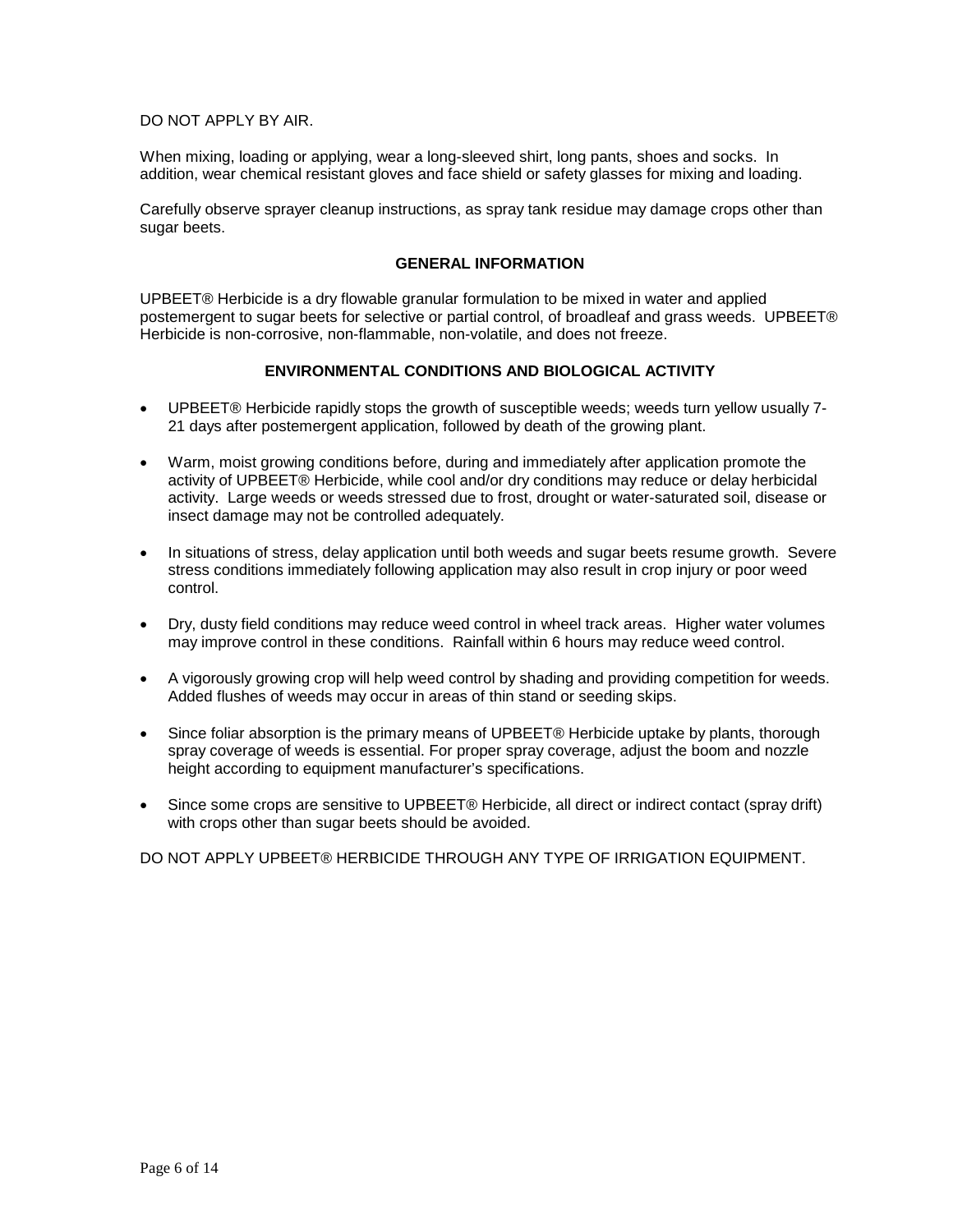## **DIRECTIONS FOR USE**

### **NOTE TO BUYER/USER: READ THE FOLLOWING BEFORE USING THIS PRODUCT FOR SPECIAL USE APPLICATIONS**.

The Directions for Use for this product for the use described on this Label were developed by persons other than FMC of Canada Limited and accepted for registration by Health Canada under the User Requested Minor Use Registration Program. FMC of Canada Limited itself makes no representation of warranty with respect to product performance (efficacy) and crop tolerance (phytotoxicity) of this product when used on the crop listed on this Label. Accordingly, the Buyer and User assume all liability arising, and agree to hold FMC of Canada Limited harmless from any claims based on efficacy or phytotoxicity in connection with this use described on this Label.

UPBEET® Herbicide can be safely applied to sugar beets any time after planting and after weeds have emerged. Apply no later than 60 days before harvest. Tankmix partners will vary in their preharvest intervals. Always refer to the mix partner label and use the most restrictive interval.

Chlorosis (yellowing) of the crop may be observed following an application of UPBEET® Herbicide but the effect is only temporary.

UPBEET® Herbicide may be applied at a broadcast rate of 35 - 70 grams per hectare. Use the higher rate as weed size or population increases. The maximum use rate of UPBEET® Herbicide is 100 grams per hectare per growing season.

If UPBEET® Herbicide is to be applied alone, an adjuvant must be included. A non-ionic surfactant such as AGRAL\* 90, AG-SURF\* or CITOWETT\* PLUS or the adjuvant SURE-MIX\* may be applied at 0.25% v/v (2.5 litres per 1000 litres of spray solution).

All dosages are expressed as broadcast rates. For band treatment, use proportionately less. For example, for a 20 cm band on a 60 cm row, use one-third (1/3) of the broadcast rate. Wider bandwidths may result in better overall weed control on fields with high weed populations.

As this product is not registered for the control of pests in aquatic systems, DO NOT use in control of aquatic pests.

Do NOT contaminate irrigation or drinking supplies or aquatic habitats by cleaning of equipment or disposal of wastes.

Field sprayer application: DO NOT apply during period s of dead calm. Avoid application of this product when winds are gusty. DO NOT apply with spray droplets smaller than the American Society of Agricultural Engineers (ASAE) medium classification. Boom height must be 60 cm or less above the crop or ground.

DO NOT apply by air.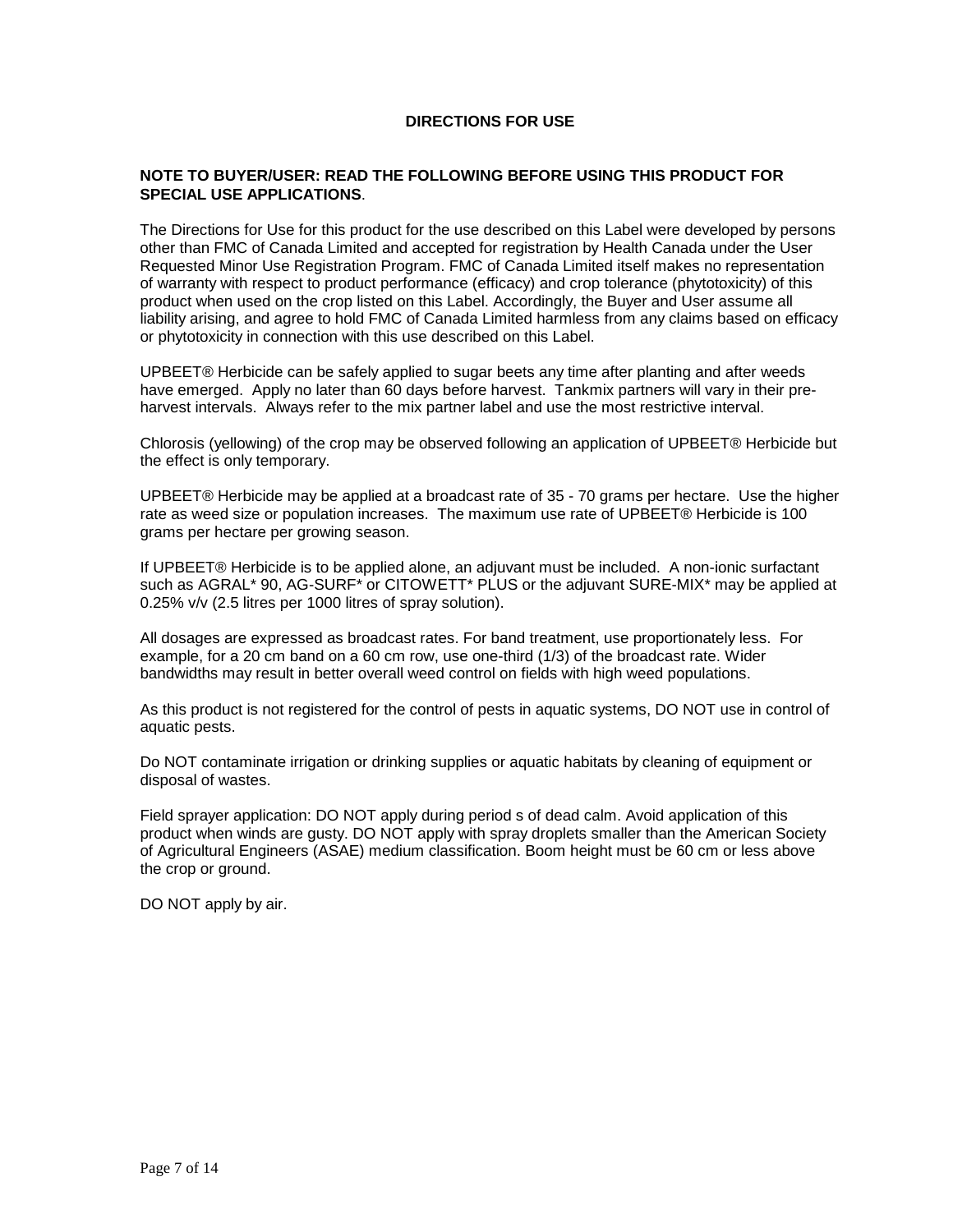## Buffer Zones

The buffer zones specified in the table below are required between the point of direct application and the closest downwind edge of sensitive terrestrial habitats (such as grasslands, forested areas, shelter belts, woodlots, hedgerows, riparian areas and shrublands), sensitive freshwater habitats (such as lakes, rivers, sloughs, ponds, prairie potholes, creeks, marshes, streams, reservoirs and wetlands) and estuarine/marine habitats.

|                                 | Crop                      | <b>Buffer Zones (Metres) Required for the</b><br><b>Protection of</b> |                            |                                      |
|---------------------------------|---------------------------|-----------------------------------------------------------------------|----------------------------|--------------------------------------|
| Method of<br><b>Application</b> |                           | <b>Freshwater Habitat of</b><br><b>Depths</b>                         |                            | <b>Terrestrial</b><br><b>Habitat</b> |
|                                 |                           | <b>Less than</b><br>l m                                               | <b>Greater than</b><br>l m |                                      |
| Field sprayer                   | Sugar beet<br>Garden beet |                                                                       |                            | 3                                    |
|                                 | Root chicory              |                                                                       |                            |                                      |

For tank mixes, consult the labels of the tank-mix partners and observe the largest (most restrictive) buffer zone of the products involved in the tank mixture and apply using the coarsest spray (ASAE) category indicated on the labels for those tank mix partners.

## **WEED CONTROLLED WITH UPBEET® HERBICIDE + ADJUVANT:**

### **Velvetleaf**

Two applications would be necessary.

## **TANKMIX WITH BETAMIX\*:**

For control of additional weeds, make two (2) sequential applications with the following tankmix:

| UPBEET® Herbicide | @ 35 - 70 grams per hectare     |
|-------------------|---------------------------------|
|                   | PLUS                            |
| BETAMIX*          | @ 1.75 - 3.5 litres per hectare |

Applications should be made 5 - 10 days apart or as weeds germinate. Use a close sequential application if the first application was on weeds with four (4) leaves. The total grams of product applied must not exceed 100 g/ha per growing season.

Do not use an adjuvant when tank mixing BETAMIX\* with UPBEET® Herbicide.

## **WEEDS CONTROLLED WITH TANKMIX OF UPBEET® HERBICIDE + BETAMIX\***

Pigweed, redroot Kochia (rosette stage)† Lamb's-quarters, common Velvetleaf º Foxtail, green‡ (suppression only)

† When kochia is less than 2.5 cm in diameter and when tankmix with BETAMIX\* is preceded by a pre-plant or pre-emergence treatment.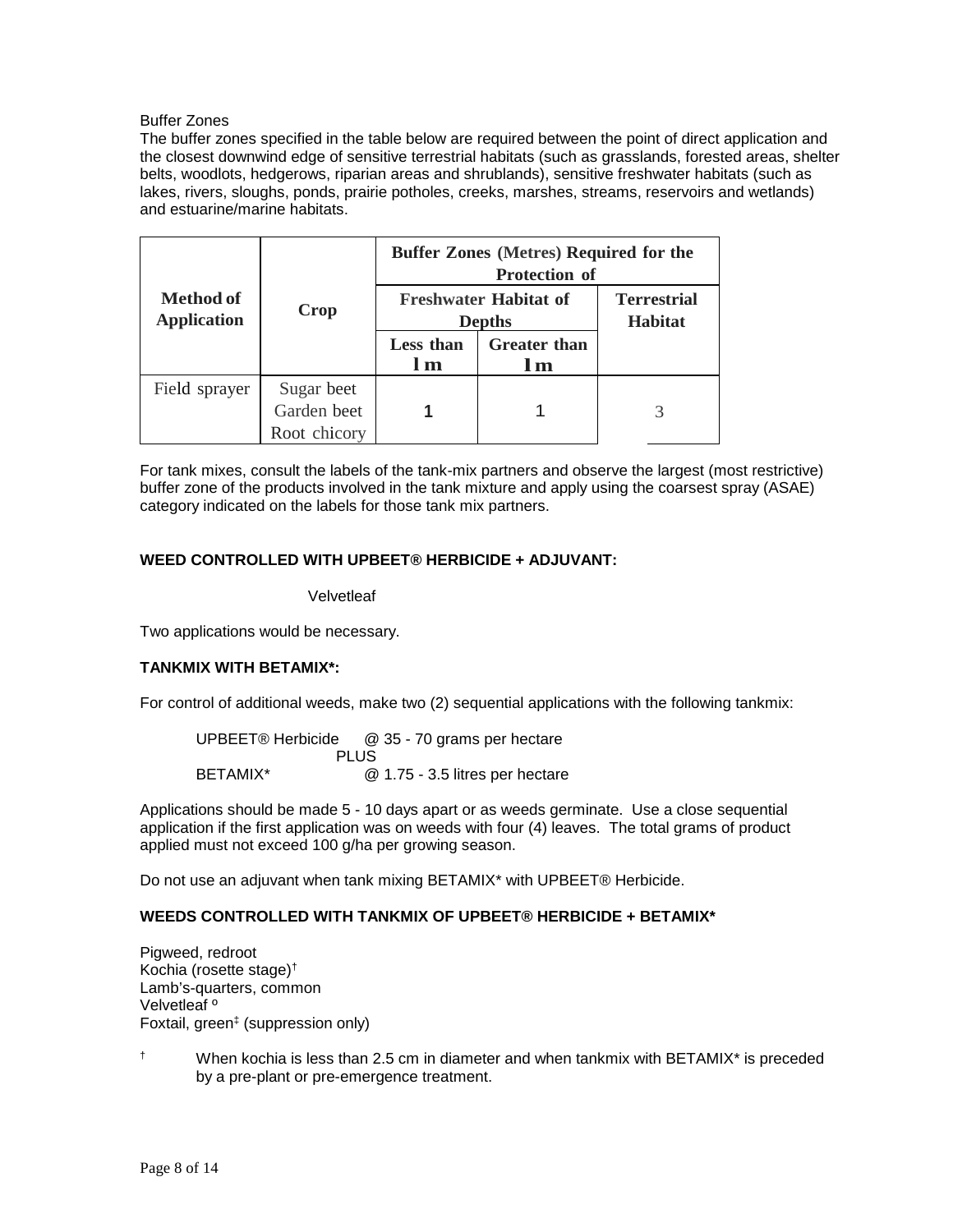- <sup>o</sup> If velvetleaf is the predominant weed, 2 applications of UPBEET® Herbicide + adjuvant is preferable to a tankmix of UPBEET® Herbicide+ BETAMIX\* because of possibility of antagonism.
- ‡ Suppression represents a visual reduction in weed competition (reduced population or size), as well as a significant loss of vigour of individual weed plants.

Weeds should be actively growing and not under stress. For best results, apply to small, emerged weeds between the cotyledon and four true leaf stage approximately 5 cm tall, or across. Applications made to larger weeds or to weeds under stress may result in unsatisfactory control.

Since UPBEET® Herbicide has little or no soil activity, only weeds that have emerged above the soil surface will be controlled. Use sequential tank mix applications to control new weed flushes.

Timely cultivation(s) can be used in addition to UPBEET® Herbicide tank mixes for optimum weed control in a sugar beet management program.

Consult the BETAMIX\* label for additional application instructions and use precautions.

# **NOTE TO BUYER/USER: READ THE FOLLOWING BEFORE USING THIS PRODUCT FOR SPECIAL USE APPLICATIONS:**

The DIRECTIONS FOR USE for this product for the uses described below were developed by persons other than The FMC of Canada Limited and accepted for registration by Health Canada under the User Requested Minor Use Label Expansion program. The FMC of Canada Limited itself makes no representation or warranty with respect to product performance (efficacy) and crop tolerance (phytotoxicity) of this product when used on the crops listed. Accordingly, the Buyer and User assume all liability arising, and agree to hold The FMC of Canada Limited harmless from any claims based on efficacy or phytotoxicity in connection with these uses.

## **ROOT CHICORY (ONTARIO ONLY):**

For the control of velvetleaf, UPBEET® Herbicide may be applied at a broadcast rate of 35 to 70 grams per hectare. Use the higher rate as weed size or population increases.

The maximum use rate of UPBEET® Herbicide is 70 grams per hectare per season. Apply as a postemergent spray to chicory and velvetleaf prior to the 4-leaf stage of velvetleaf. If a second application is necessary, apply 2-3 weeks later to newly emerging velvetleaf.

When UPBEET® Herbicide is to be applied alone, an adjuvant must be included. Use a non-ionic surfactant such as AGRAL\* 90, AG-SURF\* or CITOWETT\* PLUS may be used at 0.25% v/v (2.5 litres per 1000 litres of spray solution).

Use ground equipment and a spray volume of 100-300 L/Ha.

Treated chicory root is not to be used for endive production.

Do not harvest within 60 days of application.

Chlorosis (yellowing) of the crop may be observed following an application of UPBEET® Herbicide, but the effect is only temporary.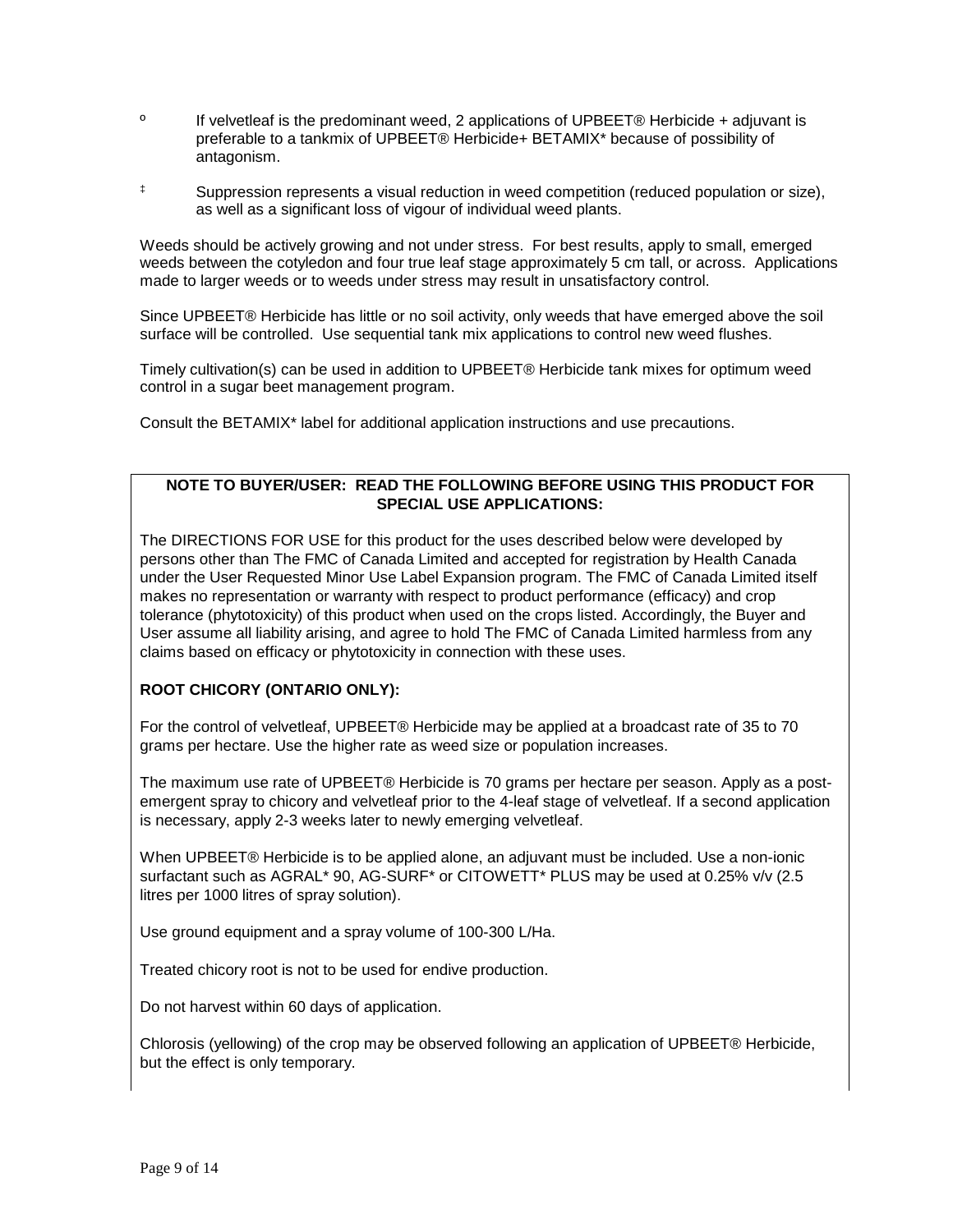All dosages are expressed as broadcast rates. For band treatment, use proportionately less. For example, for a 20 cm band on a 60 cm row, use one-third (1/3) of the broadcast rate. Wider bandwidths may result in better overall weed control on fields with high weed populations.

Refer to other sections of this label for additional application and recropping (bioassay) instructions and/or use precautions.

## **NOTE TO BUYER/USER: READ THE FOLLOWING BEFORE USING THIS PRODUCT FOR SPECIAL USE APPLICATIONS:**

The DIRECTIONS FOR USE for this product for the uses described below were developed by persons other than The FMC of Canada Limited and accepted for registration by Health Canada under the User Requested Minor Use Label Expansion program. The FMC of Canada Limited itself makes no representation or warranty with respect to product performance (efficacy) and crop tolerance (phytotoxicity) of this product when used on the crops listed. Accordingly, the Buyer and User assume all liability arising, and agree to hold The FMC of Canada Limited harmless from any claims based on efficacy or phytotoxicity in connection with these uses.

# **GARDEN BEETS**

For the control of broadleaf weeds, apply UPBEET® Herbicide at 36 grams per hectare with a nonionic surfactant such as Agral 90, Agsurf, Citowett Plus, at 0.25% v/v in a spray volume of 90-400 L/ha. UPBEET® Herbicide may be applied up to three times per year, post-emergence to the crop, when garden beets are in the 2-4 leaf, 4-6 leaf and 6-8 leaf stages.

Do not apply more than 108 grams per hectare per year.

Do not apply within 30 days of harvest.

All dosages are expressed as broadcast rates. For band treatment, use proportionately less. For example, for a 20 cm band on a 60 cm row, use one-third (1/3) of the broadcast rate. Wider bandwidths may result in better overall weed control on fields with high weed populations.

Refer to other sections of this label for additional application and recropping (bioassay) instructions and/or use precautions.

## **MIXING INSTRUCTIONS**

To avoid product degradation, apply UPBEET® Herbicide spray mixture within 24 hours of preparation. When using tank mix partners, follow the most restrictive label.

Select a spray volume that will ensure thorough coverage and uniform spray pattern. Use a minimum of 100 litres of water per hectare.

1. Fill the tank 1/4 to 1/3 full with fresh water.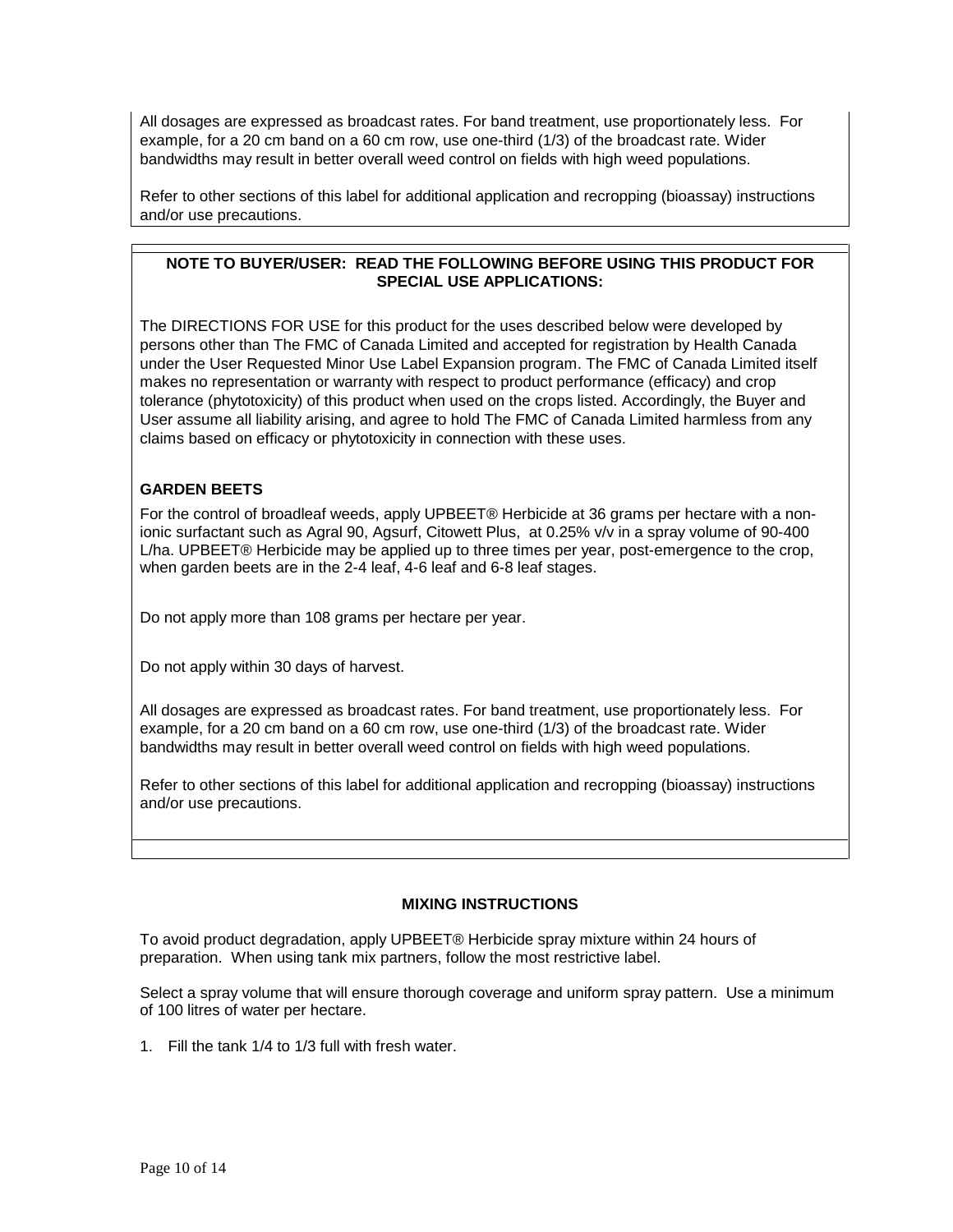- *2.* Add the recommended amount of UPBEET® Herbicide to the spray tank with the agitator running. Continue agitation for at least five minutes, until UPBEET® Herbicide is fully dispersed. UPBEET® Herbicide should be thoroughly mixed with water before adding any other material.
- 3. As the tank is being filled, add tank mix partners. Add adjuvants last, if needed.
- 4. Triple rinse all empty containers at this time and add rinsate to spray tank.
- 5. If the mixture is not continually agitated, settling will occur. If settling occurs, thoroughly re-agitate before using.
- 6. For repeat tank loads, ensure that the amount of spray solution left in the tank from the previous load is less than 10% of the volume about to be mixed. Fill tank with fresh water as described in step 2 and continue as directed. Emulsifiable concentrates may make dispersion of UPBEET® Herbicide more difficult. For that reason, tank heels of the previous tankmix should be kept to 10% or less of the spray tank volume.

### NOTE:

Continuous agitation is required to keep UPBEET® Herbicide in suspension. Use 50 mesh or finer strainer and nozzle screens. Make sure screens are clean prior to using UPBEET® Herbicide.

In some cases, tank mixing a pest control product with another pest control product or a fertilizer can result in biological effects that could include, but are not limited to: reduced pest efficacy or increased host crop injury. The user should contact FMC of Canada Limited at 1-833-362-7722 for information before mixing any pesticide or fertilizer that is not specifically recommended on this label. The user assumes the risk of losses that result from the use of tank mixes that do not appear on this label or that are not specifically recommended by FMC of Canada Limited .

### **SPRAYER CLEANUP:**

It is important that spray equipment is cleaned and free of existing pesticide deposits before using UPBEET® Herbicide. To avoid subsequent injury to desirable crops, immediately after spraying and prior to spraying other crops, thoroughly remove all traces of UPBEET® Herbicide from all mixing and spray equipment as follows:

- 1. Drain tank; then flush tank, boom and hoses with clean water for a minimum of ten minutes. Visually inspect tank to ensure removal of all visible residues of UPBEET® Herbicide. If necessary, repeat Step 1. DO NOT CLEAN SPRAYER NEAR WELL OR WATER SOURCE OR NEAR TO DESIRABLE VEGETATION.
- 2. Fill the tank with clean water, then add 1 litre household AMMONIA (containing minimum of 3% ammonia) per 100 litres of water. Flush solution through boom and hoses, and then add more water to completely fill tank. Allow to sit for 15 minutes with agitation. Again flush the hoses, boom and nozzles with the cleaning solution and drain tank.
- 3. Remove the nozzles and screens and clean separately in a bucket containing cleaning agent and water.
- 4. Repeat Step 2.
- 5. Thoroughly rinse the tank with clean water for a minimum of 5 minutes, flushing water through the hoses and boom.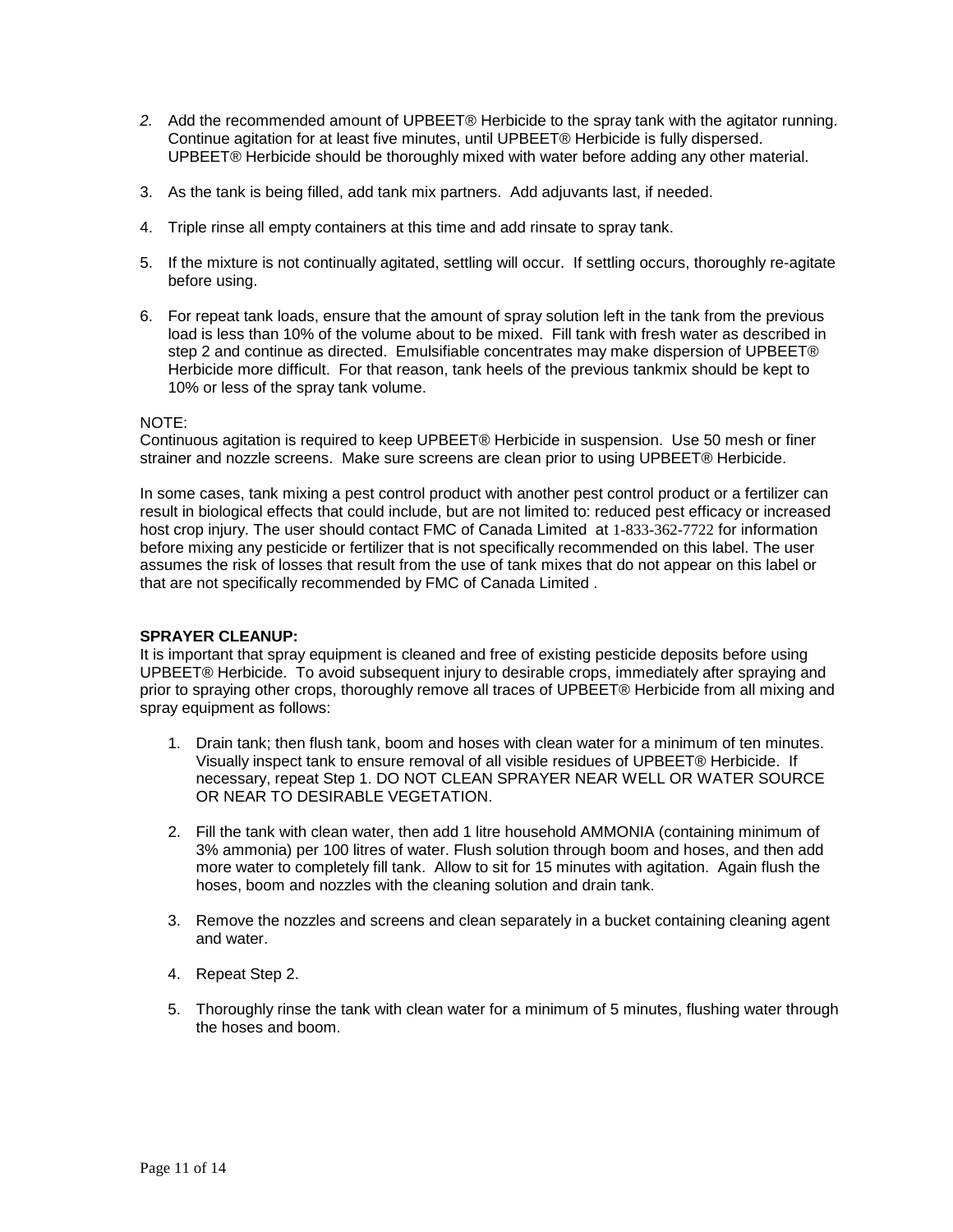## CAUTION:

Do not use ammonia with chlorine bleach. Using ammonia with chlorine bleach will release a gas with a musty chlorine odour, which may cause eye, nose, throat, and lung irritation. Do not clean equipment in an enclosed area.

When UPBEET® Herbicide is tankmixed with other pesticides, the most rigorous clean-out procedure should be followed.

#### NOTE:

When UPBEET® Herbicide will be applied over several days, the following is recommended: at the end of each day rinse the interior of the tank with fresh water, then partially fill the tank and flush the boom and hoses. This will prevent the build-up of dried pesticide deposits which are difficult to remove from application equipment.

### **USE PRECAUTIONS:**

Do not apply UPBEET® Herbicide during periods of intense rainfall or to soils saturated with water. Do not apply directly to standing or running water. Do not apply in areas where surface water from the treatment site can run off to adjacent cropland, either planted or to be planted, or into streams, irrigation water or wells. Applications should only be made when there is no hazard of spray drift contaminating non-target land areas since very small quantities of the UPBEET® Herbicide spray solution may severely injure susceptible crops during both growing and dormant periods.

As with any herbicide, overlaps or starting, stopping, slowing and turning while spraying may result in crop injury.

For the protection of non-target habitats, overspray or drift to sensitive habitats must be avoided. A buffer zone of 3 metres is required between the downwind edge of the boom and sensitive terrestrial habitats including grasslands, forested areas, shelterbelts, woodlots, hedgerows, dry slough beds, and shrublands. A buffer zone of 1 metres is required between the downwind edge of the boom and sensitive aquatic habitats such as sloughs, ponds, prairie potholes, lakes, rivers, streams and irrigation ditches, and the vegetation in and surrounding wetlands. Do not contaminate these habitats when cleaning and rinsing spray equipment or containers.

Do not apply during periods of dead calm, when winds are gusty or when wind speed is greater than 15 km/hr. at 2 metres high above ground at the site of application.

When a tank mixture is used, consult the label of each of the tankmix partners for additional use precautions, and observe the largest (most restrictive) buffer zone, of the products used, for application of the tank mixture.

To reduce the risk of leaching, do not apply more than 19 mm (3/4 inches) of irrigation water to treated areas within seven (7) days after an application of UPBEET® Herbicide.

UPBEET® Herbicide has no restrictions on grazing or feeding of crop residue to livestock. Tank mix partners may have grazing or feeding restrictions, therefore always refer to the label of the tank mix partner and follow the most restrictive label.

#### **Pre-Harvest Interval:**

UPBEET® Herbicide must not be applied within 60 days of harvest.

#### **REPLANTING RESTRICTIONS:**

1. In case of crop failure, only sugar beets may be replanted 30 days after application of UPBEET® Herbicide. However, if a total of 100 g/ha of UPBEET® has already been applied to the first crop of sugar beets, then no more UPBEET® Herbicide may be applied to the second crop of sugar beets.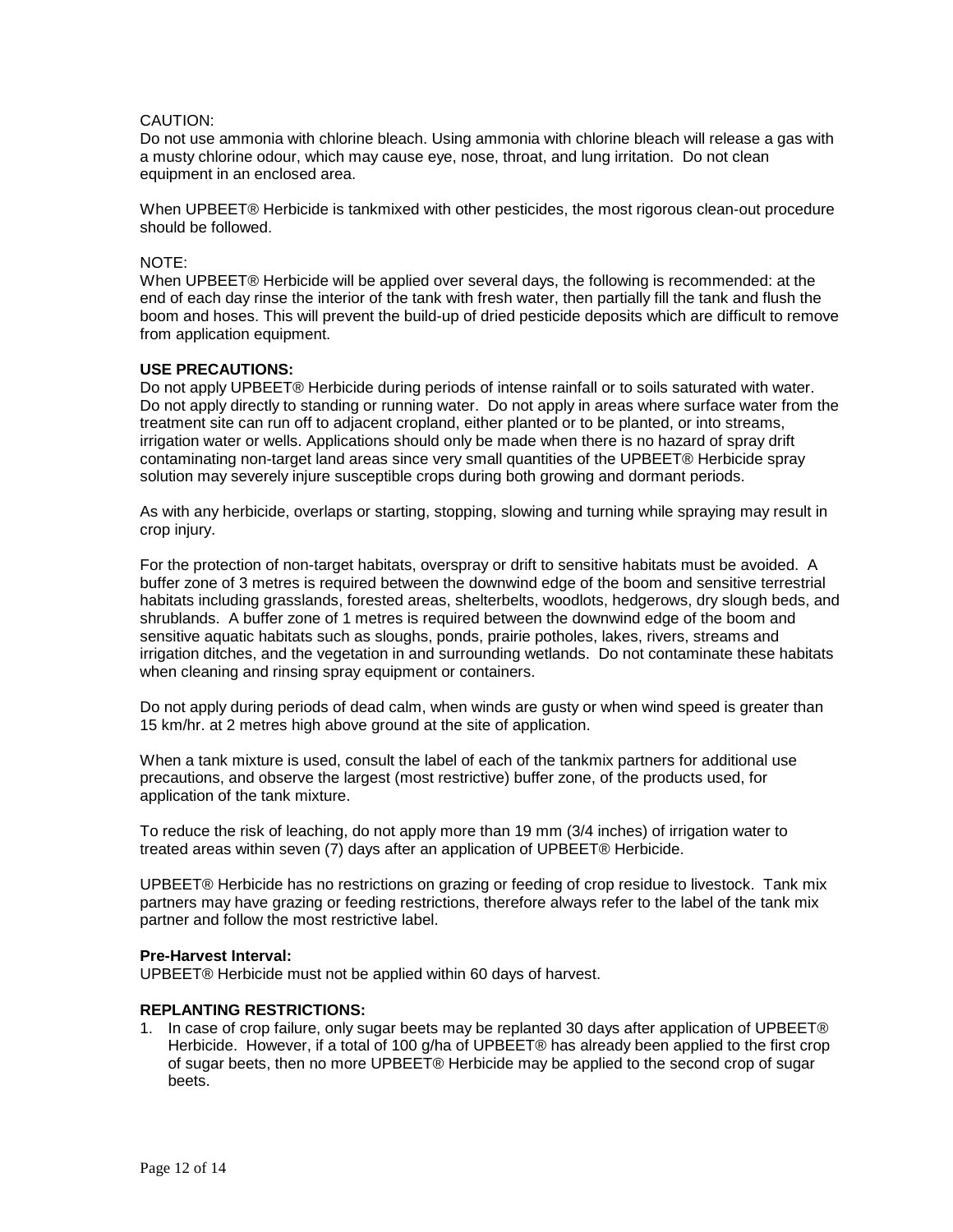- 2. Cereal crops (spring wheat, durum wheat, winter wheat, barley) may be planted the following year after application of UPBEET® Herbicide.
- 3. For all other crops, a field bioassay must be conducted. A successful field bioassay means growing to maturity a test strip of the crop(s) intended for production the following year.

#### **FIELD BIOASSAY:**

Select a representative area or areas of the field previously treated with UPBEET® Herbicide to plant your bioassay crop(s). Be sure to consider factors such as size of field, soil texture, drainage and turn-around areas when selecting the site(s) that are most representative of the soil conditions in the field. On large fields, more than one site may be needed in order to obtain reliable results.

Plant the test strips perpendicular to the direction in which the field was sprayed. The strips should be long enough to cross the width of several spray swaths. Large test strip areas are more reliable than small ones.

Use standard tillage and seeding equipment to plant the bioassay. Prepare a seed bed and plant the crops and varieties you want the option of growing the following year. It is important to use the same planting time, conditions, techniques and cultural practices you normally use to plant and grow the bioassay crop(s). Also plant into an adjacent area not treated with UPBEET® Herbicide to use as a comparison.

As the crop(s) emerges and grows, examine these key points in UPBEET® Herbicide treated and non-treated areas:

| crop stand              | root development | rate of growth |
|-------------------------|------------------|----------------|
| plant colour and vigour | vield            |                |

Allow the bioassay crop(s) to grow to maturity while making your observations. Do not overspray the test strips with herbicides that may damage the bioassay crop(s). If the bioassay indicates that UPBEET® Herbicide residues are still present, continue cropping only to those crops listed on the label and do not rotate to other crops until bioassay results indicate that susceptible crops are growing normally.

#### **RESISTANCE-MANAGEMENT RECOMMENDATIONS:**

For resistance management, UPBEET® Herbicide is a Group 2

herbicide. Any weed population may contain or develop plants naturally resistant to UPBEET® Herbicide and other Group (site of action group number) herbicides. The resistant biotypes may dominate the weed population if these herbicides are used repeatedly in the same field. Other resistance mechanisms that are not linked to site of action, but specific for individual chemicals, such as enhanced metabolism, may also exist. Appropriate resistance-management strategies should be followed.

To delay herbicide resistance:

- Where possible, rotate the use of UPBEET® Herbicide or other Group 2 herbicides within a growing season (sequence) or among growing seasons with different herbicide groups that control the same weeds in a field.
- Use tank mixtures with herbicides from a different group when such use is permitted. To delay resistance, the less resistance-prone partner should control the target weed(s) as effectively as the more resistance-prone partner.